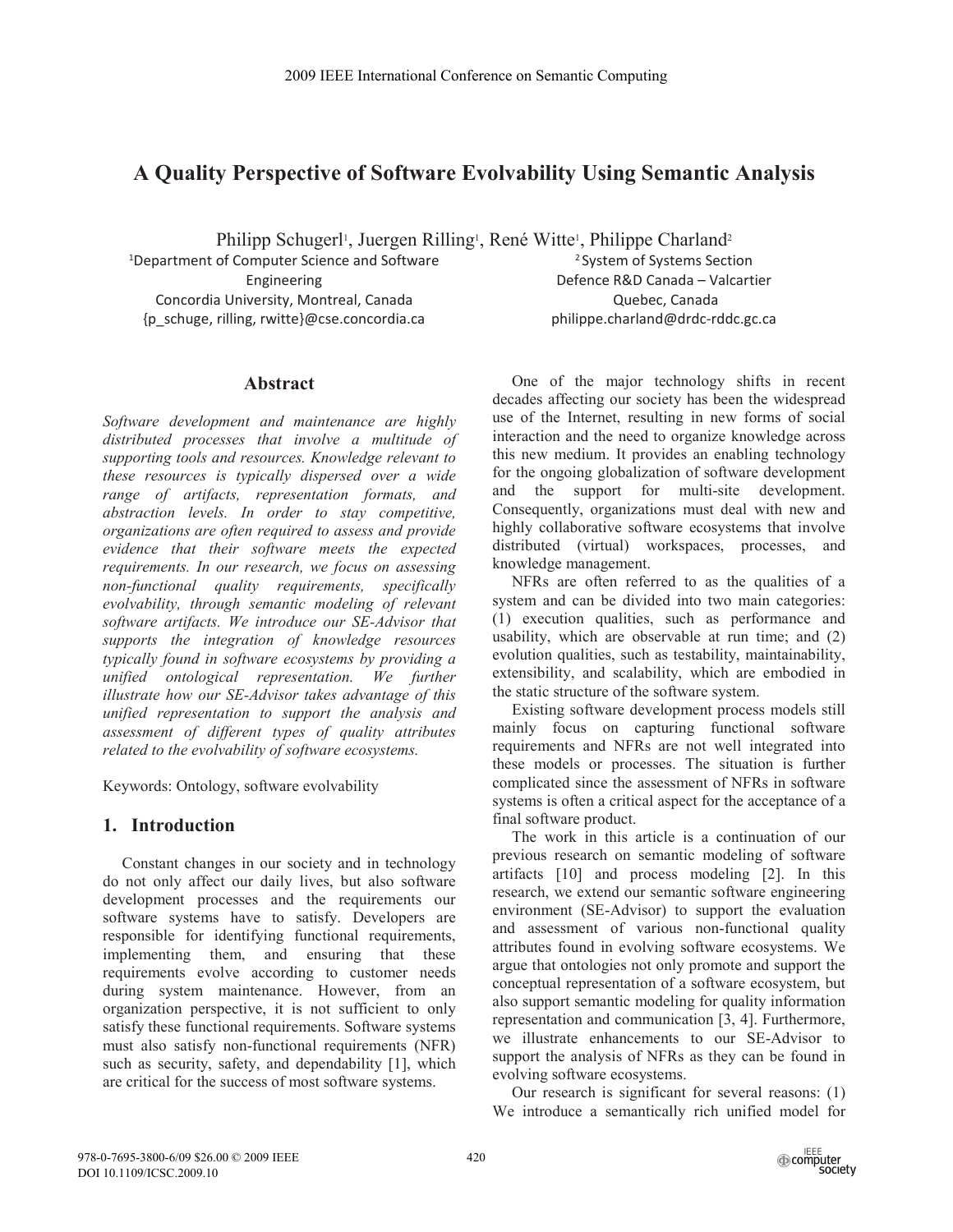various knowledge resources and digital components; and (2) we present our SE-Advisor, an environment that can provide automated or semi-automated tool support in analyzing and/or assessing NFRs related to the evolvability of software ecosystems.

The remainder of the paper is organized as follows: Section 2 provides background relevant to evolving software ecosystems, NFRs, and ontologies. Section 3 discusses the motivation and objectives for our approach, including some typical use cases addressing quality assessment of NFRs. Section 4 introduces the implementation of our SE-Advisor. Section 5 illustrates its applicability in assessing various quality aspects. Section 6 presents related work, followed by conclusions and future work in Section 7.

# **2. Non-Functional Requirements and Evolving Software Ecosystems**

### **2.1 Evolving Software Ecosystems**

The term ecosystem was introduced in 1930 by Roy Clapham [5], who was asked if he could think of a suitable word to denote the physical and biological components of an environment that are considered in relation to each other as a unit. Some consider it as a basic unit in ecology, characterized by energy and matter flows between the different elements that compose it. From a software perspective, a *software ecosystem*, sometimes called a *digital ecosystem*, refers to software/digital components, which exist within a computer as a functioning unit. Digital components could be software components, applications, services, knowledge, business processes and models, training modules, contractual frameworks, or laws. A digital component is a useful idea, expressed by a language (formal or natural), digitized and transported within the ecosystem, which can be processed by humans or by computers.

From our perspective, a *software ecosystem* employs a broader set of components, such as software services, knowledge, process representations, and artifacts at different abstraction and semantic levels. The infrastructure of such a software ecosystem consists of a pervasive digital environment, which is mainly populated by digital components and supports the description, composition, evolution, integration, sharing, and distribution of knowledge. The social and business network topologies found in these ecosystems are often not hierarchical [6], making it difficult to identify and implement a single functional reference model, due to the heterogeneity of the components. Similar to biological ecosystems, software ecosystems are not static. They must evolve in order to adapt to changing requirements and environmental contexts, while still satisfying their expected functional and nonfunctional requirements.

### **2.2 Non-Functional Requirements**

Unlike functional requirements, where a single analysis technique (e.g., use case modeling) is sufficient to identify essentially all requirements, the same analysis is not appropriate for all quality requirements. Quality, as defined by ISO 9000:2000 [7], is the "degree to which a set of inherent characteristics fulfills requirements", where a requirement is a "need or expectation that is stated, generally implied or obligatory". There has been a significant body of work on classifying requirements in order to establish links between qualities and requirements. All of these classifications have in common that they distinguish between some form of *functional* and *non-functional* requirements (e.g., they might refer to them as *behavioral* vs. *non-behavioral* requirements) [8]. In [9], a classification was introduced that defines functional requirements as those requirements that describe what a system should do, whereas all remaining requirements are regarded as non-functional. Davis [8] classifies non-functional requirements as qualities and uses Boehm's quality tree [1] as a sub-classification. The IEEE standard 830- 1993 on Software Requirements Specifications [11] further classifies NFRs as external interface requirements, performance requirements, attributes and design constraints, where the attributes are a set of qualities such as reliability, availability, security, etc. The distinction between functional and non-functional requirements is further complicated by situations where the same requirement can be considered either as functional or non-functional. The classification might depend on the level of detail expressed by the requirements [12] or on the interpretation of these requirements (soft or hard). For example, the response time requirements in a user interface are typically soft (NFRs), whereas response time in real-time systems can be considered as a functional requirement. These examples show that the distinction of functional vs. non-functional requirements and their various subclassifications are often fuzzy and imprecise.

In our research, we refer to NFRs as: *Qualities of a system, which can be classified as either behavioral or evolvability aspects. Behavioral* qualities include, among others, performance, usability, and reliability, all qualities that are observable typically at run time. *Evolvability,* the focus of our research, corresponds mainly to static aspects of the software product and the ecosystem in which the software was developed. Evolvability qualities include process maturity,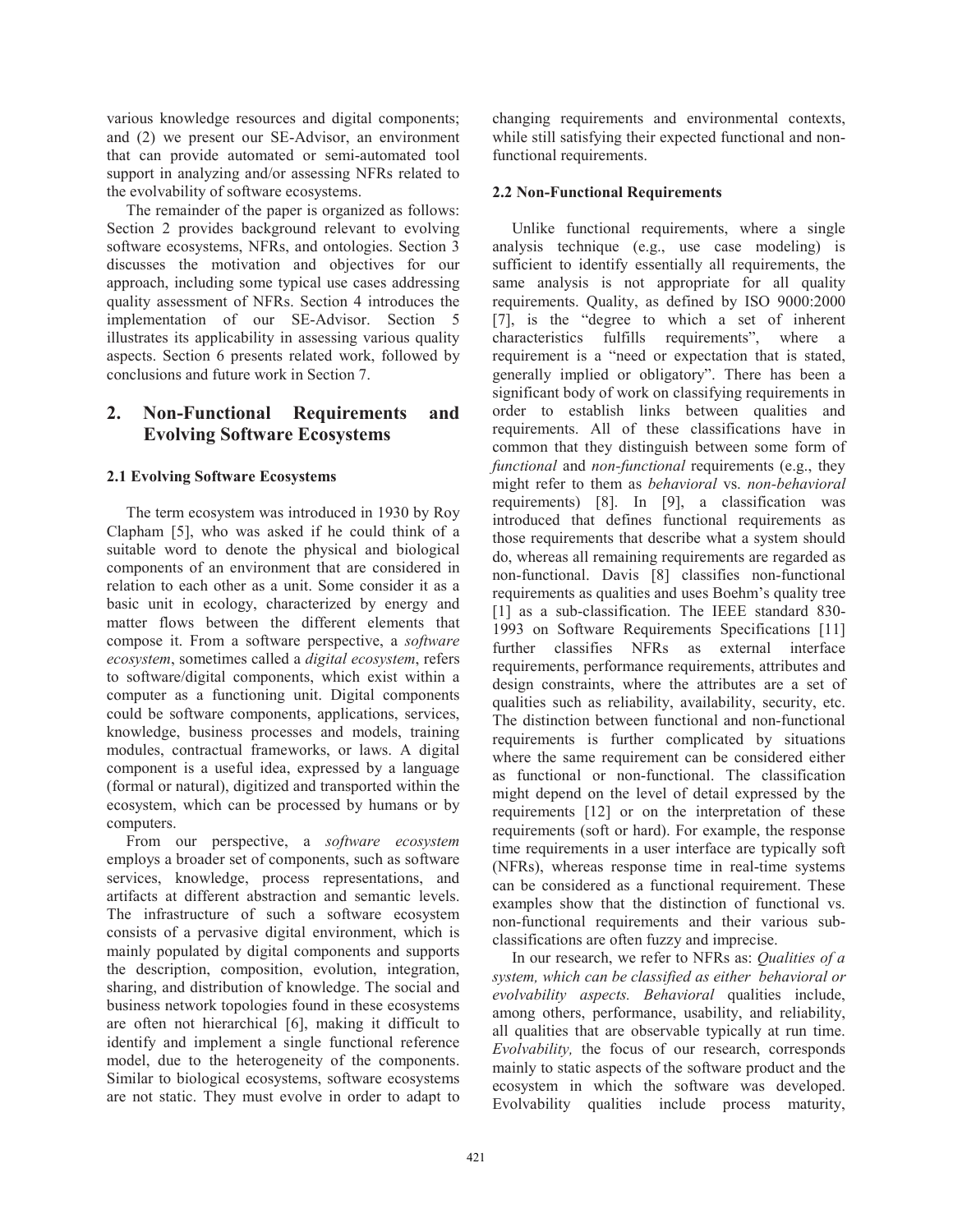maintainability, extensibility, traceabil lity, and quality of artifacts that are part of a software ec cosystem.

#### **2.3 Ontologies and Reasoning**

Ontologies have been widely used in computer science to formally define domains of discourse. They can be described as a conceptualization of explicit information [3] that consist of prop perties, concepts (also often referred as classes), and relations between them. In contrast to databases, ontologies allow us to work with incomplete knowledge, due to their support for an open world assumption. Additionally, their formal representation allows for the use of ontological reasoning services and easy extensibility [3, 14].

Ontologies are an important part of knowledge modeling and sharing, by acting as a common language [3]. The Web Ontology Language (OWL) [15, 16] has long been standardized by the W3C and has paved the way for a machine-understandable Internet, in which Web resources can be automatically processed and reasoned about. More recently, ontologies have been introduced in engineering domains and are now widely accepted as an enhanced form of knowledge representation. Our research uses OWL-DL, a sublanguage of OWL, that is based on Description Logics (DLs) [14]. DL-based knowledge syst ems allow us to enrich our platform with reasoning services such as Pellet or Fact++ [17, 18]. Reasoning systems within OWL-DL have proven to be so und, complete, terminating, and provide us with automatic inferences. By incorporating semantics and data a in a uniform ontological model, an expressive representation of knowledge is formed. Ontologies have been used in the software engineering domain to model general terms and relations found within the domain n and to perform logical consistency checks. For a more detailed discussion on OWL ontologies, DL, and reasoning, we refer the reader to [14, 16, 46].

### **3. Analysis and Quality Assessment**

One of the major challenges during the analysis and assessment of NFRs is the distribution of relevant information across digital software ecosystems. NFRs such as a system's evolvability or maintainability depend frequently on the ability to correlate distributed components or knowledge resources. F For example, the prediction of faults in a component might require accessing bug tracking information, the source code of the component, and data from the version control system [18, 31]. In order to facilitate the analysis of NFRs, knowledge from distributed c components and resources needs to be integrated and semantically

modeled. Given such a comm mon representation, automated or semi-automated knowledge exploration and analysis are needed to deal with these large knowledge resources.

In what follows, we introduce two use cases describing evolvability related NFRs in software ecosystems. Use case #1 addresse s the need to assess quality properties of artifacts at different scope and abstraction levels (Figure 1). Use case #2 focuses on supporting and improving a system's evolvability. These use cases illustrate how our SE-Advisor can provide (semi-) automated support in assessing the evolvability of software artifacts.



Figure 1. Quality assessment model

### Use case #1: Quality assessment at the artifact level.

As part of software ecosystems with mature software development processes, a variety of software artifacts are created and stored in large repositories. Such repositories contain explicit and implicit knowledge that can be mined to provide add ditional insights and provide continuous guidance during software development and to plan evolutionary aspects of software projects. Bug reporting systems are an example of such repositories, allowing users to submit, describe, track, comment on, and classify bug reports and feature requests. These systems typically contain a large number of bug reports that are manually evaluated to assess their quality and content. Either automated or at least semi-automated tool support is needed to improve the assessment process.

# **Use case #2:** *Integrate and trace kn nowledge resources.*

Programmers tend to spend a larg e amount of manual effort on synthesizing and integrating information from various sources in order to establish their connections, i.e., the traceability links [19, 20, 2 21]. Various software and software evolution artifacts, like requirements, design documents, and bug reports contain a large amount of information in the form of descriptions and text written in natural language . These documents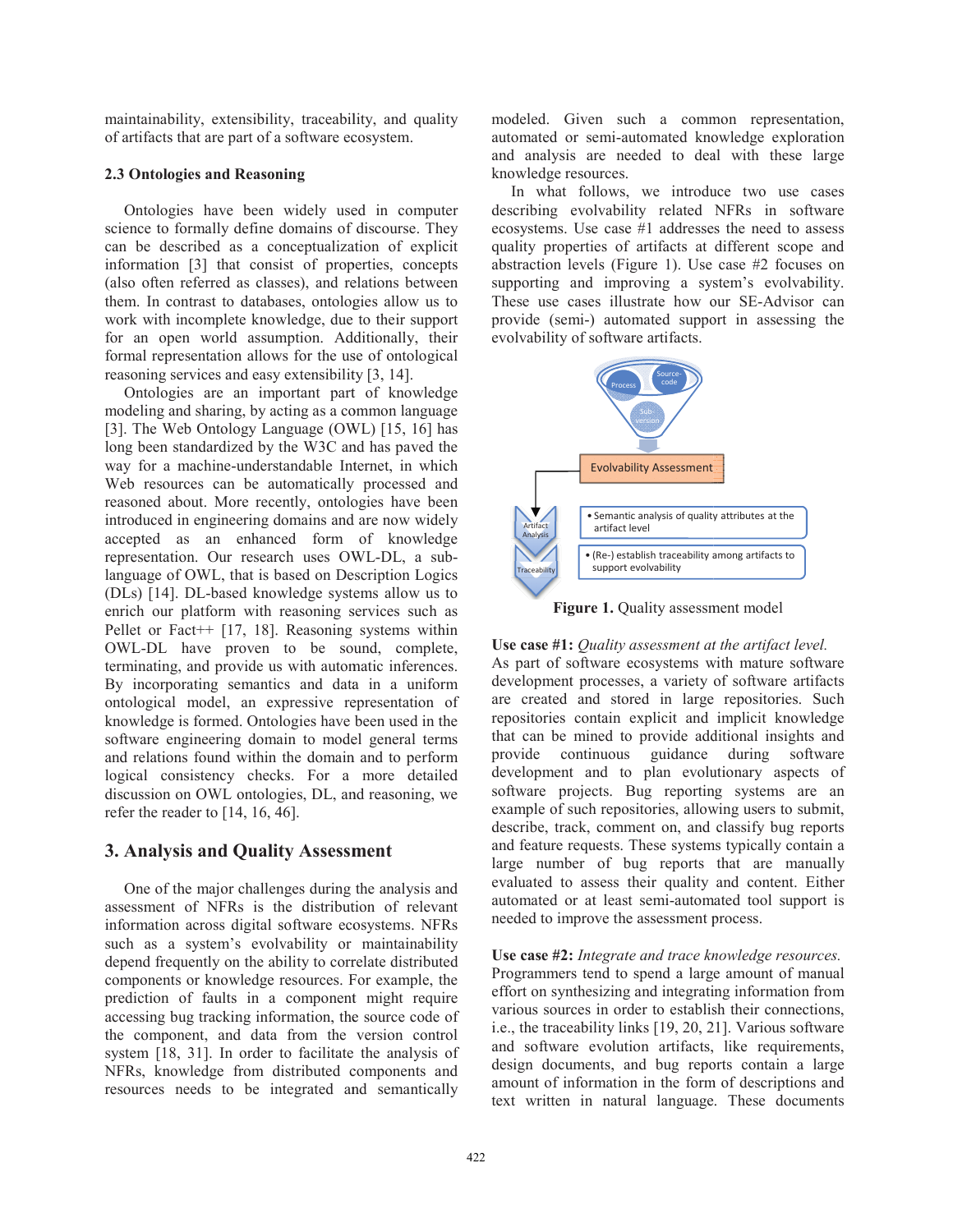combined with source code represent two of the main software artifact types utilized in software evolution [19, 20]. Existing source code/document traceability research [19, 21] mainly focuses on connecting documents and source code using Information Retrieval (IR) techniques. However, these IR approaches often ignore structural and semantic information that can be found in both documents and source code, limiting therefore their precision and applicability. Source code analysis and text mining techniques have to be combined with a richer semantic representation to establish and maintain traceability links among artifacts, in order to improve the evolvability of these artifacts and the software ecosystem.

Before describing in detail how we address these use cases in our SE-Advisor, we introduce the system architecture and describe some of the major implementation aspects.

### **4. System Architecture Overview**

The SE-Advisor is a continuation of our previous work [2, 10] that we extended to support the assessment of non-functional quality requirements. Knowledge integration and sharing, two key aspects of our environment, are performed through a unified ontological representation. For a more detailed discussion of our ontologies, their design, and integration, we refer the reader to [2, 10]. The ontological knowledge base (KB) is hosted as a central repository on a server, with persistent storage being provided by a RDBMS.

Given the distributed environment in which our SE-Advisor is used, we adopted a client-server architecture in which clients communicate over a network with a knowledge/advice server (Figure 2). The communication between the clients and server is realized as a Representational State Transfer (REST) web service. REST is a software architecture for stateless client-server communication and is used as a simple and intuitive method to realize well-defined CRUD (create, read, update, delete) operations through the standard HTTP protocol. The exchange format used is XML, which allows human-readable and therefore easily analyzable and maintainable communication. In order to serialize objects to XML, the XStream [22] library is used. XStream takes any POJO (Plain Old Java Object) and produces an XML representation from it. Circular references are automatically resolved and clean XML is produced. Our server application is deployed on a Tomcat server and secured through HTTPS.



**Figure 2.** SE-Advisor system architecture

The server is responsible for analyzing an ecosystem and assessing the collected information in order to populate the software engineering ontology (see Section 5). Monitoring is performed through system hooks or is time-triggered (i.e., nightly scheduled). Updates are propagated to the ontological KB, whereby information is pre-processed, aggregated, and assessed. Pre-processing includes the standardization of date/time types or the elimination of non-valid characters. Aggregation calculates certain metrics (e.g., LOC) or clusters text to paragraphs (e.g., in wikis and emails). Finally, during the assessment step, we generate and extract additional semantic rich information. A more detailed discussion of the analysis process is provided in the next section. In order to build and modify our ontology, we used the Protégé API. Protégé is an ontology editor and knowledge acquisition system that provides a rich API to perform many useful operations on ontologies. Database persistence is realized through Jena (a Java framework for building semantic web applications), which is also one of the building blocks of Protégé.

# **5. Assessing Non-Functional Quality Requirements**

In this section, we discuss how the SE-Advisor supports the two use cases introduced in section 3.

#### **5.1 Artifact Evaluation - Quality of Bug Reports (Use Case #1)**

The process of evaluating, classifying, and assigning bugs to programmers is a difficult and timeconsuming task, which greatly depends on the quality of the bug report itself. It has been shown [23, 24] that the quality of reports originating from bug trackers or ticketing systems can vary significantly. Therefore, bug quality is an excellent example for quality assessment at the artifact level (*Use case #1*).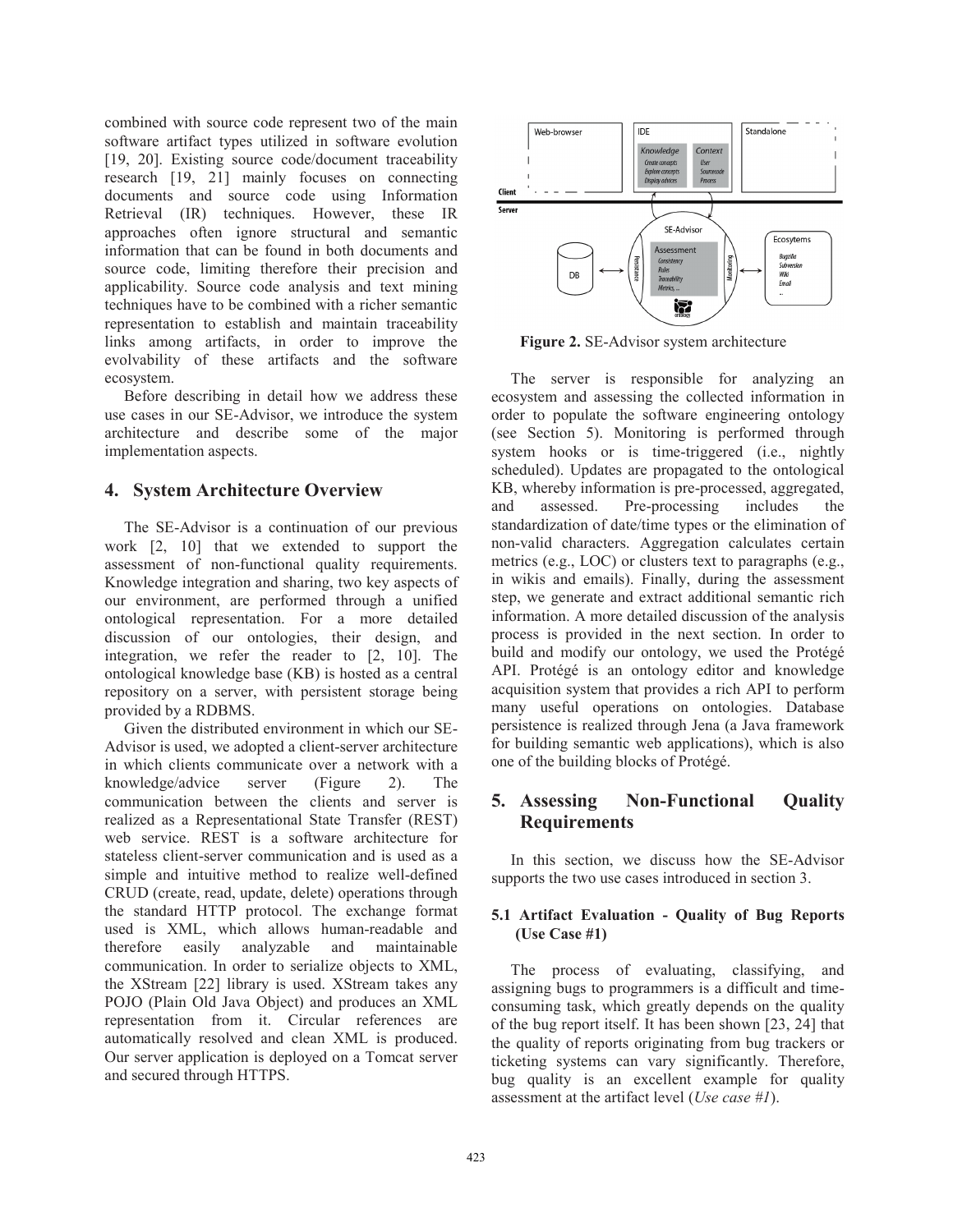Our approach applies both IR and N Natural Language Processing (NLP) techniques for mining bug repositories. Natural language properties influencing the report quality are automatically identified and applied as part of a classification task. As a result, our automated approach supports important aspects in evaluating the evolvability of a large digital ecosystem as well as in the assessment of quality and maturity of bug trackers.

For the automated assessment, we introduce a new set of quality guidelines used for the evaluation of free form bug descriptions typically associated with bug reports. The attributes themselves are derived from results observed in [23, 24] and from general guidelines for good report qualities, such the ones discussed in [25]:

Reproducibility. The bug report description includes steps to reproduce a bug or the context under which a problem occurred.

**Observability.** The bug report contains a clearly observed behavior, whether positive or negative. Evidence of the problem such as screenshots, stack traces, or code samples is provided.

**Certainty.** The level of speculation is embedded in a bug description. A high certainty indicates a clear understanding of the problem and often implies that the reporter can provide suggestions on how to solve it.

Focus. The bug description does not contain any offtopic discussions, complaints, or personal statements. Only one bug is described per report.

In order to validate our findings, we performed an assessment of the ArgoUML [26] bug repository. ArgoUML is a popular and mature open source UML drawing tool. We extracted a dataset consisting of 4,839 bug reports, which included 3,731 reported defects and 1,108 feature and enhancement requests. An evaluation of our automatic classification approach with 178 manually classified bug re ports showed a relatively high precision (86%) for our automated approach in assessing and classifying the bugs correctly.

The extracted quality of bug reports and other bug tracker properties (such as links between bugs defined through *depends-on* or *resolved-by* p properties) were mapped onto our SE ontology. We then performed ontology alignment [13] between our bug tracker subontology and source code ontology (described in Section 5.2) by comparing the revision numbers, bug IDs, class, method, and namespace identifiers extracted through NLP. It must be noted at thi s point that this process is not complete (in the case of ArgoUML, only

about 25% of bugs could be match hed with source code or vice versa), but any new information gained through this alignment is valuable.

Given such knowledge about bug quality and its link to source code and other artifacts, we can now improve the assessment of a software system by taking into consideration the impact of bad quality across artifacts. This allows for a more p precise evaluation of software systems in terms of evolvability. For a more detailed discussion on our approach of evaluating the quality of bug reports, we refer the reader to [27, 28].

#### **5.2 Traceability (Use Case #2)**

In a complex application do main like software engineering, knowledge has to be continually integrated from different sources s (like source code repositories, documentation, test case results), at different abstraction levels (from single variables to complete system architectures), and across different relations (static, dynamic, etc.). C Consequently, one of the major challenges for programmers is the need to comprehend and/or maintain this multitude of often disconnected artifacts. This lack o f traceability among software artifacts is a result of several factors including: (1) artifacts written in different languages (natural language vs. programming language); (2) artifacts describing a software system at different abstraction levels (design vs. implementation); (3) applied organizational processes that do not enforce maintenance of existing traceability links. In what follows, we provide an example of (re-)establishing traceability links among a subset of these existing artifacts, namely software documents (requirements and design) and source code.



Figure 4: Linking instances from source code and documentation

Software documentation and source code are two of the major artifacts typically used as part of software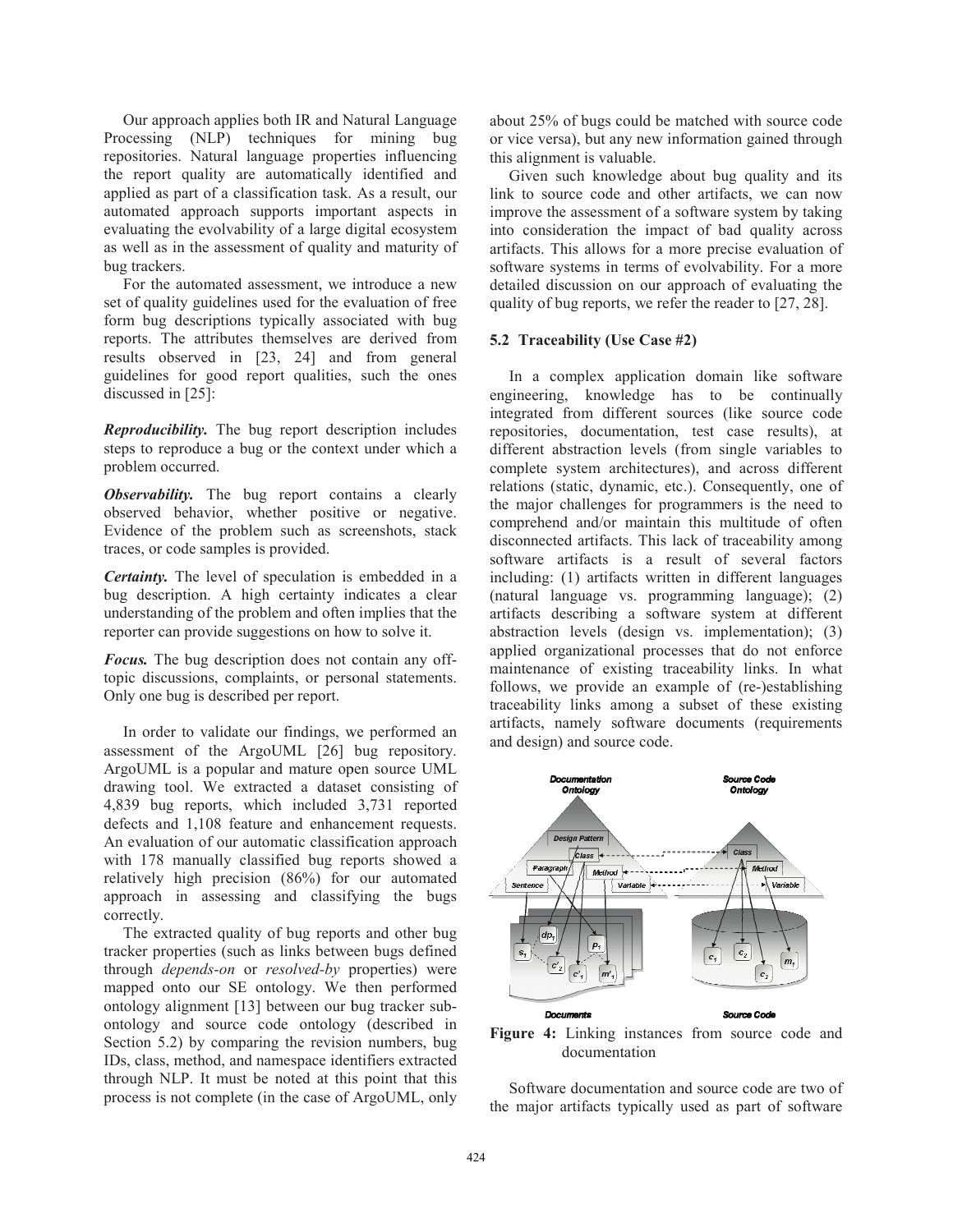maintenance. Having source code and documents represented in an ontological form allows us to link instances from source code and documentation artifacts using existing approaches from the field of ontology alignment [13, 16].

Similar to our bug tracker sub-ontology, our approach focuses mainly on matching instances through source code analysis and text mining [45]. Our text mining system [2, 10] can take the results of the source code analysis as an input when detecting named entities. This allows us to connect instances from the source code and document ontologies. For example, our source code analysis tool may identify *c1* and *c2* as classes and this information can be used by the text mining system to identify named entities  $- c'$  and  $c'$ and their associated information in the documents (Figure 4). As a result, source code entities *c1* and *c2* are now linked to their occurrences in the document (*c'1* and *c'2*), as well as to other information related to these two entities in the document, such as design patterns, architectures, etc. The coherence of identified concepts (e.g., a design pattern and a namespace identifier appearing together in a document) is still a matter of ongoing work. For now, we consider concepts to be related in case they appear within the same paragraph. In the future, we would like to take into consideration further semantics of text (e.g., headings).

Our approach addresses an important issue in supporting and enhancing the NFR quality aspects of software ecosystems. Ontologies capture structural and semantic information conveyed in artifacts and therefore, allow the recovery and re-establishment of traceability links between software implementation and documentation at the semantic level. These identified instances are linked to source code entities and as a result, allows users to discover relations between source code and its design information at different abstraction levels. Furthermore, our documentation ontology identifies a large number of design level concept instances such as design patterns and architectural styles. Applying text mining technologies to the software domain allows us to utilize semantic information automatically extracted from software documents to support traceability tasks. Using state-ofthe-art ontology reasoners such as Pellet [17], implicit relations between discovered concept instances can be inferred. As an example, in the case of ArgoUML, we are able to link the classes of the org.argouml.model package to the MVC (Model-View-Control pattern), as the two concepts are mentioned on the same page of the development wiki (http://argouml.tigris.org/wiki/). The resulting linked ontologies provide the ability to perform cross boundary queries between programming and natural

language. This example illustrates how our SE-Advisor can support the traceability among knowledge resources in order to support their evolution (Use case #2).

### **6. Related Work**

Typically, NFRs are gathered and documented during system analysis to guide decisions during system design and implementation. Existing work on requirements classification has focused on establishing links between qualities and requirements [11, 12]. Other work has focused on making NFRs an integrated part of the development [35] or certification process (e.g., DO-178B [36]) of newly developed software. We focus on the quality assessment of existing software ecosystems.

There are many application examples for OWL as a knowledge representation in the software engineering domain, such as model-driven software development [37], a CMMI-SW model representation and reasoning for classifying organizational maturity levels [38], component reuse [39] and open source bug tracking [40]. However, there is only limited research in modeling software evolution using ontologies. Ruiz et al. [41] present a semi-formal ontology for managing software maintenance projects. They consider both the static and dynamic aspects such as the workflow in software maintenance processes. Kitchenham et al. [42] designed a UML-based ontology for software maintenance to identify and model factors that affect the results of empirical studies. Dias et al. [43] extended the work of Kitchenham by applying a first order logic to formalize knowledge involved in software maintenance. González-Pérez and Henderson-Sellers present a comprehensive ontology for software development [44] that includes a process sub-ontology that models process related concepts such as techniques, tasks, and workflows. Despite considerable research on ontologies representing functional requirements, little work exists in using ontologies to represent non-functional requirements. In [35], a NFR ontology was introduced that can be used to structure and express constraints as part of the quality of service specification. More recently, the collaborative nature of software engineering has been addressed by introducing Wiki systems into the SE process. Semantic Wiki extensions like Semantic MediaWiki [33] or IkeWiki [34] add formal structuring and querying extensions based on RDF/OWL metadata. This work can be seen as complementary to our approach, in that they can support the creation and visualization of the developed KB. However, by themselves, they do not address the main concern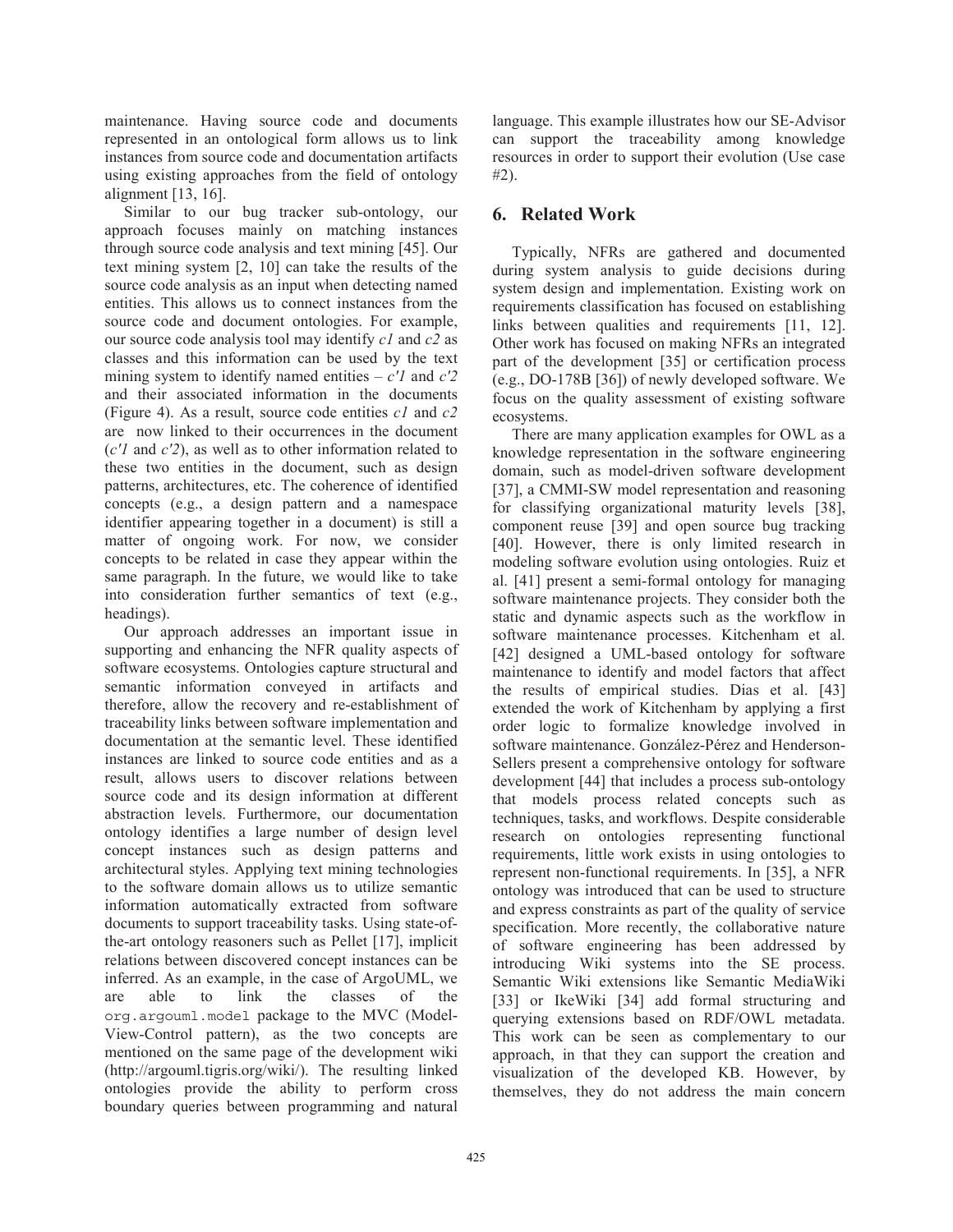covered by our approach, i.e, the assessment of NFRs in software ecosystems.

### **7. Conclusions and Future Work**

Software systems in general must satisfy nonfunctional requirements often referred to as quality properties, such as security, safety, and evolvability. The ongoing globalization of software development through collaborative workspaces has introduced new types of software ecosystems. System knowledge tends to be dispersed over a wide range of artifacts, involving different representational formats.

In this research, we introduced an extension of our semantic software engineering environment (SE-Advisor). We presented an ontological approach to provide a semantic rich model for digital components found in many software ecosystems and applied it to an open source software project. We also discussed how this ontological representation can support the analysis and assessment of the evolvability of artifacts found in software ecosystems.

 As part of our future work, we plan to analyze additional artifacts and further validate our approach and its ability to assess the evolvability of these software ecosystems' artifacts. We also plan to expand our work in other NFR areas, such as security and performance assessment.

#### **Acknowledgement:**

This research was partially funded by DRDC Valcartier (contract no. W7701-081745/001/QCV).

#### **8. References**

- [1] Boehm B. et al. Quantitative Evaluation of Software Quality. Proceedings of the 2nd IEEE International Conference on Software Engineering. 592-605, 1976.
- [2] W. J. Meng, J. Rilling, Y. Zhang, R. Witte, and P. Charland. An Ontological Software Comprehension Process Model. In: 3rd Int. Workshop on Metamodels, Schemas, Grammars, and Ontologies for Reverse Engineering (ATEM 2006), Genoa, Italy, 2006.
- [3] Gruber, T. R. A Translation Approach to Portable Ontology Specifications, Knowledge Acquisition, 5(2):199-220, 1993.
- [4] Wongthongtham, P., Chang, E., Dillon, T.S. & Sommerville, I. Software Engineering Ontologies and their Implementation. The IASTED, , Austria, 2005.
- [5] Willis A J. The ecosystem: an evolving concept viewed historically, Functional Ecology 11:2, pp 268-271,1997.
- [6] A. L. Barabási, H. Jeonga, Z. Néda, E. Ravasz, A. Schubert and T. Vicsek. Evolution of the social network of scientific collaborations, 2002.
- [7] ISO/IEC 9126-1. Software engineering Product quality – Part 1: Quality model. International Organization for Standardization, 2001.
- [8] Davis, A.. Software Requirements: Objects, Functions and States. Prentice Hall, 1992
- [9] Gilb, T. Towards the Engineering of Requirements. Requirements Engineering 2, 3 165-169, 1997.
- [10] J. Rilling, R. Witte, P. Schugerl, and P. Charland. Beyond Information Silos — An Omnipresent Approach to Software Evolution. Int. Journal of Semantic Computing (IJSC), Special Issue on Ambient Semantic Computing, May, 2009.
- [11] IEEE. IEEE Recommended Practice for Software Requirements Specifications. IEEE Standard 830, 1993.
- [12] Kotonya, G., I. Sommerville. Requirements Engineering: Processes and Techniques. John Wiley & Sons, 1998.
- [13] N. F. Noy and H. Stuckenschmidt. Ontology Alignment: An annotated Bibliography. In Semantic Interoperability and Integration, Schloss Dagstuhl, Germany, 2005.
- [14] F. Baader et al. The Description Logic Handbook, Cambridge Univ. Press, 2003.
- [15] Web Ontology Language, www.w3.org/2004/OWL/ (last accessed 1/2009).
- [16] OWL Web Ontology Language Reference, W3C Recommendation, www.w3.org/TR/owl-ref (last accessed 1/2009).
- [17] Pellet the Open Source OWL Reasoner, clarkparsia.com/pellet (last accessed 2/2009).
- [18] FaCT Plus Plus OWL-DL Reasoner, code.google.com/p/factplusplus (last accessed 2/2009).
- [19] J. Ratzinger, T. Sigmund, P. Vorburger, H. Gall. Mining Software Evolution to Predict Refactoring, Proc. of the Int. Symposium on Empirical Software Engineering and Measurement (ESEM 2007), IEEE CS, p. 10, 2007.
- [20] P. Arkley, P. Mason, and S. Riddle. Position Paper: Enabling Traceability, Proc. of 1st Int. Workshop on Traceability in Emerging Forms of Software Engineering, Edinburgh, Scotland, pp. 61–65, 2002.
- [21] A. Marcus, J. I. Maletic. Recovering Documentation-to-Source-Code Traceability Links using Latent Semantic Indexing, In Proceedings of 25th International Conference on Software Engineering, 2002.
- [22] The XStream XML Serialization Library, xstream.codehaus.org (last accessed 2/2009).
- [23] N. Bettenburg, S. Just, A. Schroter, C. Weiss, R. Premraj and T. Zimmermann. Quality of Bug Reports in